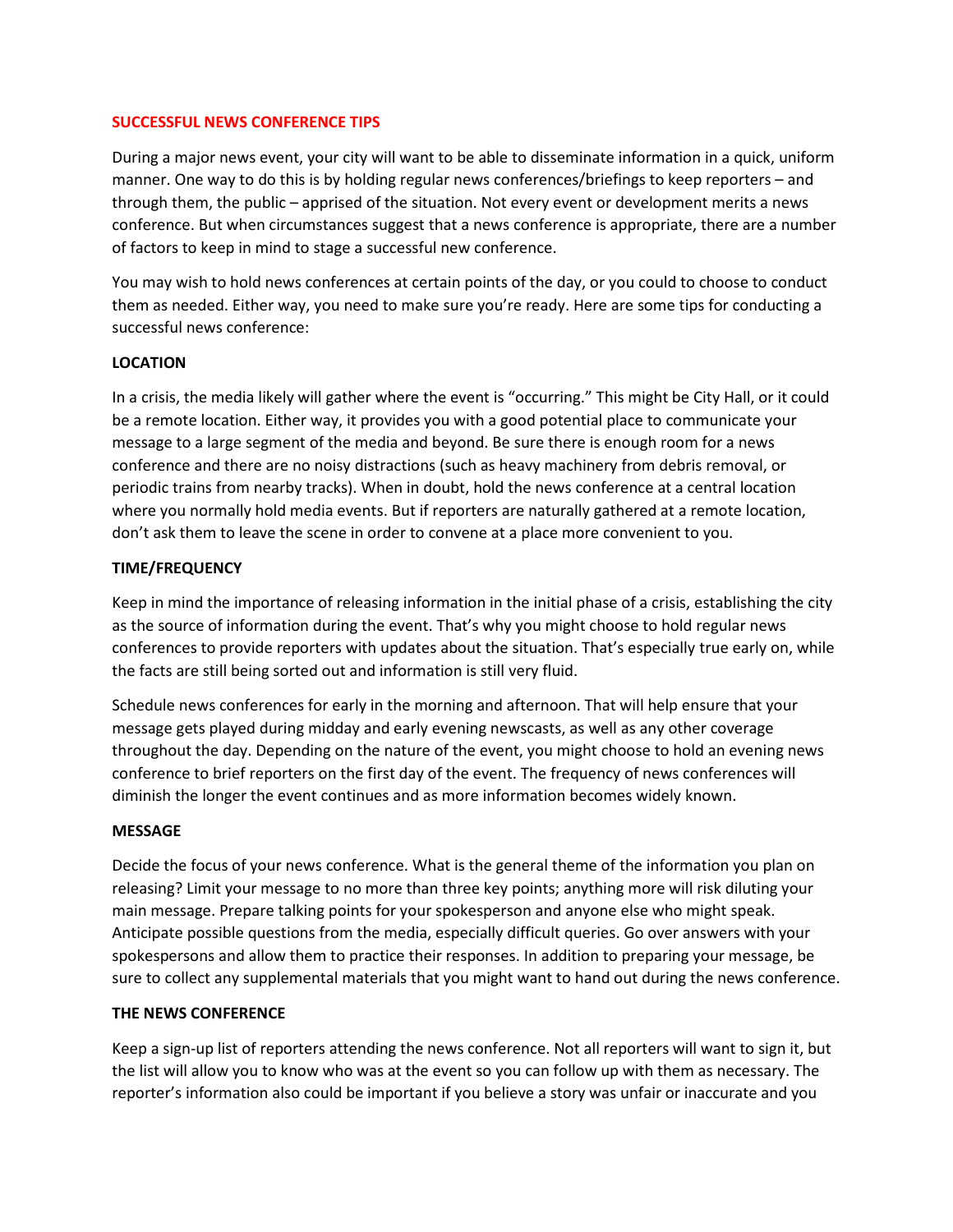need to contact the reporter later. Before the news conference starts, provide reporters with a list of names and titles (including correct spelling) of those taking part in the news conference so the reporters are clear about identities of the participants. You could also provide reporters with a quick synopsis of how the news conference will be conducted. For instance, you may let them know whether there will be a short statement and if follow-up questions will be allowed. If the matter is very sensitive, or you don't have additional information, explain that your spokesperson will be making a statement and will not be answering questions. Record the event so you have a transcript of what was said. This will help in the event there is ever a question about a statement given at the news conference, or if a reporter missed the news conference and is looking for a quote from the event.

# **CONFERENCE CONCLUSION**

A member of your crisis team who is not participating directly may have an important role to play: cutting off questioning and ending the news conference. When it appears that all appropriate questions have been answered and there would be no further benefit to the city by continuing, this team member should step forward and loudly state, "Thank you." This will signal to the speakers that it's time to stop responding to reporters' questions and instead leave the room.

When the news conference ends, be sure you have distributed any supporting materials and tell reporters when there will be another update, if one is necessary. Be sure to follow through with any promises made to provide a reporter with additional information.

# *A CHECKLIST FOR NEWS CONFERENCES*

These general guidelines will help you set up and conduct any news conference, and can be readily adapted to meet your needs during a crisis:

- Not every event warrants a news conference. You need to select a communications strategy that will take into consideration such factors as:
	- a. Timing: When is the event happening? Now, or in the near future?
	- b. Significance: How many people will the news affect? Will it impact a large number of before people?
	- c. Proximity: Is the affected person or group available for the event/interview? The news conference should provide an immediate opportunity for high-value comments for reporters.
	- d. Human interest: Will this story be of interest to the media?
- Choose a location with an interesting and appropriate visual backdrop. Remember that good visuals will make a significant difference, especially for video media. For logistical reasons, it is also vitally important that the news conference be scheduled for a location that is accessible to the media and other attendees. Don't use an out-of-the-way location, unless it is a KEY ELEMENT of the story. Be mindful of reporter deadlines. Avoid Mondays and Fridays if possible. Don't schedule an event after 2 p.m., and ideally not after 1 p.m., if you are hoping for news package coverage by 5 p.m. newscasts. Based on the nature of the event, of course, news conferences may need to be scheduled on Saturdays and/or Sundays.